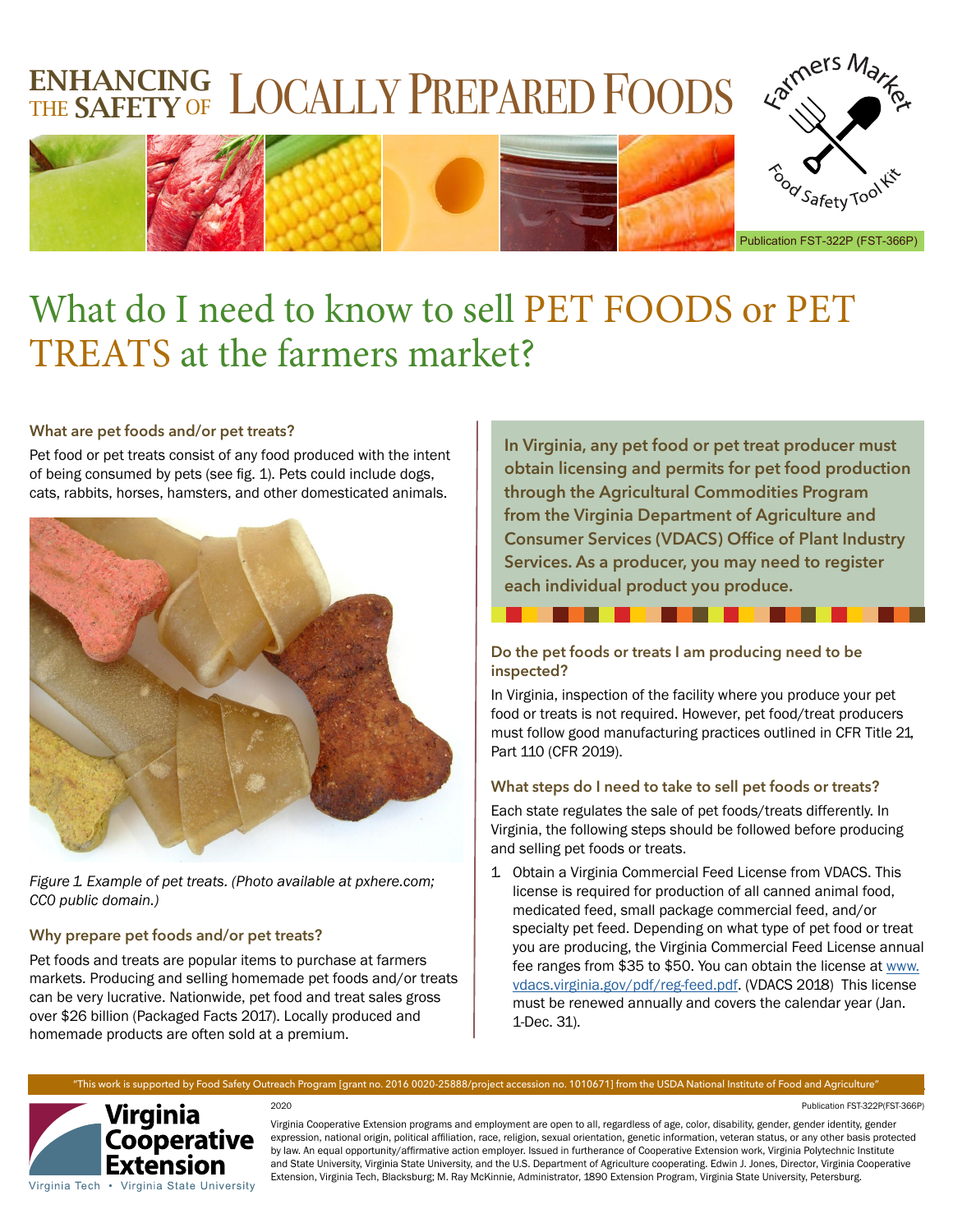# ENHANCING<br>THE SAFETY OF LOCALLY PREPARED FOODS

- 2. Decide how you will sell your pet foods/treats at your market booth. This is important because your decision will influence the registration fee(s) you will need to pay. Generally, your product can be sold in one of two ways:
	- Loose and unpackaged (self-serve and bulk) The seller sets up bins with different flavors/varieties that the customer can fill bags with. Bulk items do not require individual product registration; however, they do require an annual tonnage fee of \$0.07/ton on your annual total sales (\$35 minimum) (VDACS 2019).
	- Small package or pre-packaged The seller packages items before sale into individual packages of 10 pounds or less. Each package can have a different flavor or be marketed to a different size of animal. For example, specific products (beef versus chicken) made for different sizes of dogs (small, medium, large). In this case, each type of pet food/treat requires a separate registration fee (\$50 per product). The following examples are provided by the VDACS Office of Plant Industry Services (VDACS 2019; see fig. 2).

#### PRODUCT REGISTRATION EXAMPLE

If your products are different in brand name, ingredients or in guaranteed analysis, you must register each product. Additional package sizes for the same brand name do not require registration. For instance, you are making three flavors of dog treats beef, chicken and cheese - and want to make them in three sizes - a small-sized biscuit [for little dogs], a medium-sized biscuit [for average size dogs] and a largesized biscuit [for big dogs], and you want to package them in 8 oz. and 1 lb. packages. You would need to register the following brand names as a total of nine (9) products as shown:

- 1. Beef Treats for **Small** Dogs
- 2. Chicken Treats for Small Dogs
- 3. Cheese Treats for Small Dogs
- 4. Beef Treats for **Medium** Dogs
- 5. Chicken Treats for Medium Dogs
- 6. Cheese Treats for Medium Dogs
- 7. Beef Treats for Large Dogs
- 8. Chicken Treats for Large Dogs
- 9. Cheese Treats for Large Dogs

The total registration fee for the above products would be \$450.00 (9 products  $@$  $$50$  each = \$450.00).

If you do not include the size indicator (small, medium, large, etc.) in the brand name, you only need to register each flavor of treat (in this case three). Then the total registration fee would be \$150.00 for three treat brands. You may include a feeding recommendation for animal size on your label. See example label...

#### Figure 2. Example of a product registration for different types of pet treats. (Photo courtesy of VDACS 2019.)

3. Register your product(s). Depending on how you decided to sell your products, you must now register them. The application is found at www.vdacs.virginia.gov/pdf/reg-feed.pdf. The registration fee for each product must be renewed annually and covers Jan. 1 through Dec. 31 (VDACS 2018).

### **What are the labelling requirements for pet foods and treats?**

Each package of food must include a label (fig. 3). This label must include:

- Statement of identity (product identity). This includes the brand name of the food/treat.
- The **animal species** the food/treat is intended for (e.g., dogs,

cats, horses, rabbits, etc.). The animal species must be written on the front label with the wording, "This food/treat is made for [insert type of animals here]."

- $\triangleright$  Statement of product quantity. The label must include the weight for solid products or the volume for liquid products and include metric equivalents (e.g., number of bones or treats, net weight 12 oz. [340 g]).
- Ingredients in descending order by weight.
- Guaranteed analysis. The following components must be included and listed in the order below:
	- Crude protein (min) XX%
	- Crude fat (min) XX% (Crude fat [max] if labeled as "low fat" or "reduced fat" – XX%)
	- Crude fiber (max) XX%
	- Moisture (max) XX%

A process authority or private lab can provide a guaranteed analysis. The process authority can also help you identify the minimum requirements of a guaranteed analysis, including percentage requirements of crude protein, crude fat, crude fiber, and moisture. You can find process authorities through the Association of Food and Drug Officials (AFDO 2019).

- $\blacktriangleright$  Nutritional adequacy statement. If your product is being sold as a pet food (not a treat), you need to include a statement confirming that your product meets specific nutritional requirements. However, if your product is a snack or a treat, a statement is not required, but it is generally recommended that a statement be included indicating that the product is not intended to be the animal's food/primary food source. For example: "For intermittent or supplemental feeding only," or "Not a complete food."
- Name and address of the manufacturer.

# Huckleberry's Howlin' Biscuits

A wholly healthy treat for your pup!

Gourmet Chicken Flavored Dog Treats For Medium Dogs

Ingredients: Organic buckwheat, freeze dried chicken liver, freeze dried chicken heart, chicken broth

Guaranteed analysis: Crude protein (min) 14%; Crude fat (min) 8%; Crude fiber (max) 4%; Moisture (max) 10%.

Keep at refrigerated temperatures below 41°F (5°C) to maintain freshness for up to two weeks. NOT A COMPLETE FOOD. FEED AS SNACK OR TREAT.

Net wt: 12 oz (341 g)

Huckleberry's Howl, 3333 West Main Street, Blacksburg, VA 24061 540.923.3577 info@huckhowl.com

Figure 3. Example of product label for a pet treat. (Photo courtesy of Lily Yang.)